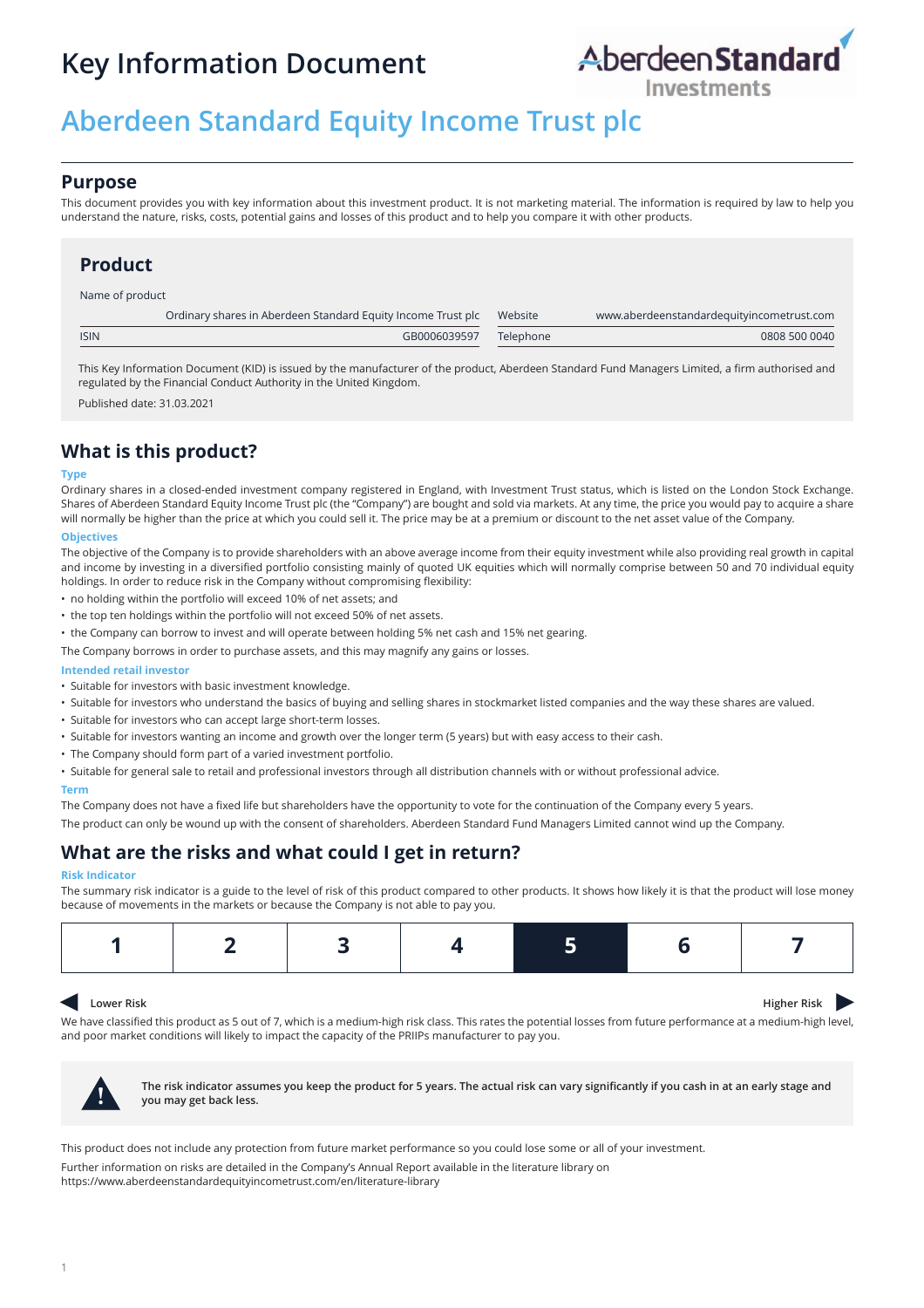#### **Performance Scenarios**

#### **Investment £10,000**

|                       |                                     |         |         | (Recommend<br>holding period) |  |
|-----------------------|-------------------------------------|---------|---------|-------------------------------|--|
| <b>Scenarios</b>      |                                     | 1 year  | 3 years | 5 years                       |  |
| Stress scenario       | What you might get back after costs | £644    | £3,172  | £2,129                        |  |
|                       | Average return each year            | $-94%$  | $-32%$  | $-27%$                        |  |
| Unfavourable scenario | What you might get back after costs | £6,553  | £4.216  | £2,918                        |  |
|                       | Average return each year            | $-34%$  | $-25%$  | $-22%$                        |  |
| Moderate scenario     | What you might get back after costs | £9.031  | £7,342  | £5,969                        |  |
|                       | Average return each year            | $-10%$  | $-10%$  | $-10%$                        |  |
| Favourable scenario   | What you might get back after costs | £12,381 | £12.721 | £12.149                       |  |
|                       | Average return each year            | 24%     | 8%      | 4%                            |  |

This table shows the money you could get back over the next 5 years, under different scenarios, assuming that you invest £10,000. The scenarios shown illustrate how your investment could perform. You can compare them with the scenarios of other products. The scenarios presented are an estimate of future performance based on evidence from the past on how the value of this investment varies, and are not an exact indicator. What you get will vary depending on how the market performs and how long you keep the investment/product. The stress scenario shows what you might get back in extreme market circumstances, and it does not take into account the situation where we are not able to pay you.

**Market developments in the future cannot be accurately predicted. The scenarios shown are only an indication of some of the possible outcomes based on recent returns. Actual returns could be lower.**

The figures shown include all the costs of the product itself but may not include all the costs that you pay to your broker, advisor or platform. The figures do not take into account your personal tax situation, which may also affect how much you get back.

### **What happens if the Company is unable to pay out?**

As a shareholder of the Company you would not be able to make a claim to the Financial Services Compensation Scheme in the event that the Company is unable to pay any dividends due to you, or if it were unable to pay any amounts due to you on the winding up of the Company.

### **What are the costs?**

The Reduction in Yield (RIY) shows what impact the total costs you pay will have on the investment return you might get. The total costs take into account one-off, ongoing and incidental costs.

The amounts shown here are the cumulative costs of the product itself, for three different holding periods. They include potential early exit penalties. The figures assume you invest £10,000. The figures are estimates and may change in the future.

#### **Costs over time**

The person selling you or advising you about this product may charge you other costs. If so, this person will provide you with information about these costs, and show you the impact that all costs will have on your investment over time.

#### **Investment £10,000**

| <b>Scenarios</b>                | If you cash in<br>after 1 year | If you cash in<br>after 3 years | If you cash in at the<br>end of the recommended<br>holding period |
|---------------------------------|--------------------------------|---------------------------------|-------------------------------------------------------------------|
| Total costs                     | £104                           | £281                            | £418                                                              |
| Impact on return (RIY) per year | 1.15%                          | 1.15%                           | 1.15%                                                             |

#### **Composition of Costs**

The table below shows:

• The impact each year of the different types of costs on the investment return you might get at the end of the recommended holding period.

• The meaning of the different cost categories.

• Other ongoing costs also includes borrowing costs and all other running costs incurred by the company.

#### **This table shows the impact on return per year**

| <b>One-off costs</b> | Entry costs                 | 0.00% | The impact of the costs you pay when entering your investment.                              |
|----------------------|-----------------------------|-------|---------------------------------------------------------------------------------------------|
|                      | Exit costs                  | 0.00% | The impact of the costs of exiting your investment when it matures.                         |
| <b>Ongoing costs</b> | Portfolio transaction costs | 0.14% | The impact of the costs of us buying and selling underlying investments for<br>the product. |
|                      | Other ongoing costs         | 1.01% | The impact of the costs that we take each year for managing your<br>investments.            |
| Incidental costs     | Performance Fees            | 0.00% | The impact of a performance fee, where applicable.                                          |
|                      | Carried Interests           | 0.00% | The impact of carried interests, where applicable.                                          |